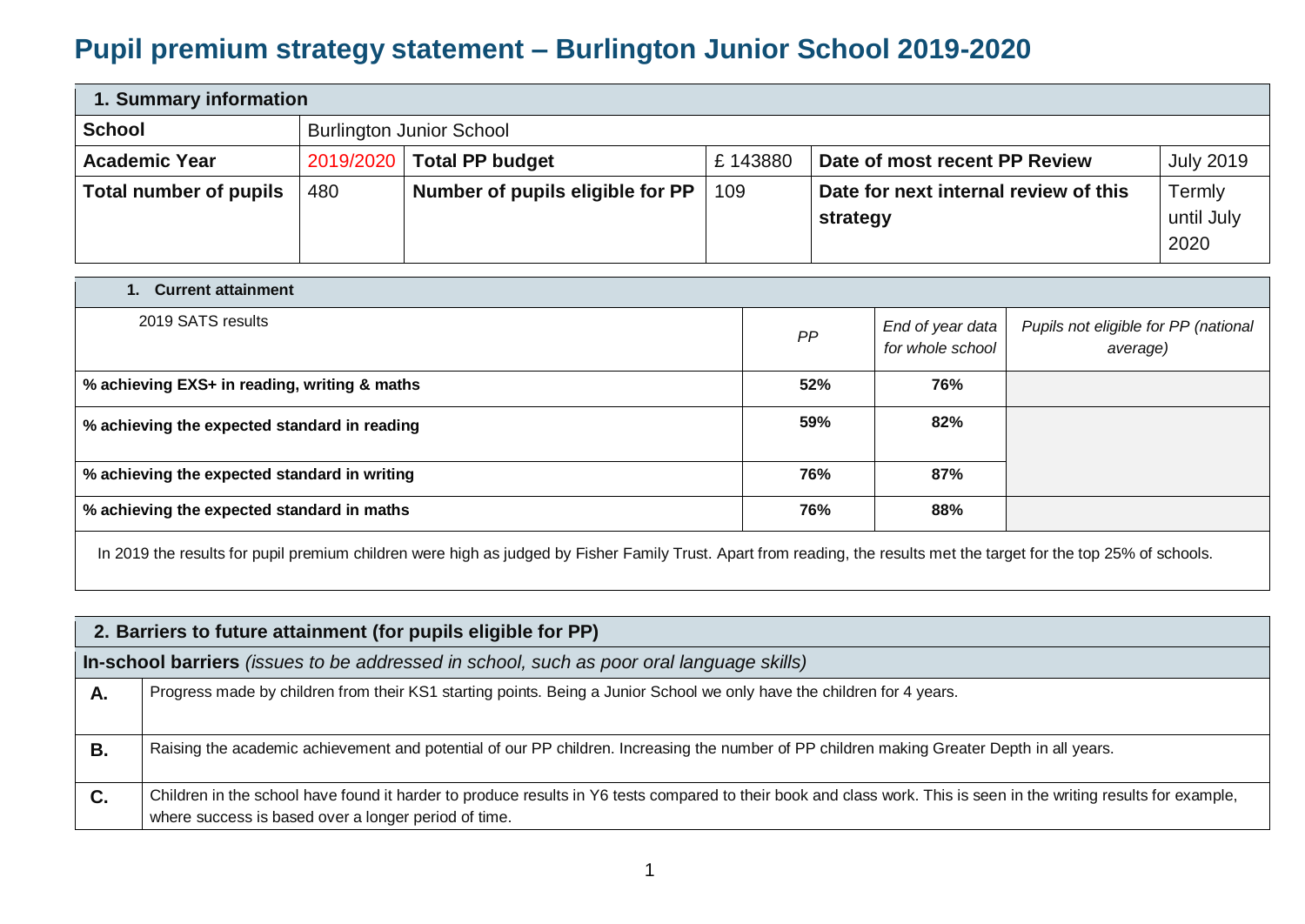|           | <b>External barriers</b> (issues which also require action outside school, such as low attendance rates)                                                                                                                                         |                                                                                                                                                                                                                                                                                                                                                                                                                                                                                                                                                                                                                                                                                                         |  |  |  |  |  |
|-----------|--------------------------------------------------------------------------------------------------------------------------------------------------------------------------------------------------------------------------------------------------|---------------------------------------------------------------------------------------------------------------------------------------------------------------------------------------------------------------------------------------------------------------------------------------------------------------------------------------------------------------------------------------------------------------------------------------------------------------------------------------------------------------------------------------------------------------------------------------------------------------------------------------------------------------------------------------------------------|--|--|--|--|--|
|           | Children's personal experiences. PPG engagement with learning, homework and academic success is improving but needs greater consistency. Access to learning resources.                                                                           |                                                                                                                                                                                                                                                                                                                                                                                                                                                                                                                                                                                                                                                                                                         |  |  |  |  |  |
|           | Increased social, emotional and mental health issues affect a number of PPG children. Many PP children are also SEN or have other complex needs.                                                                                                 |                                                                                                                                                                                                                                                                                                                                                                                                                                                                                                                                                                                                                                                                                                         |  |  |  |  |  |
|           | PPG children do not have the same access to enrichment out of school.                                                                                                                                                                            |                                                                                                                                                                                                                                                                                                                                                                                                                                                                                                                                                                                                                                                                                                         |  |  |  |  |  |
|           | 3. Desired outcomes (Desired outcomes and how they will                                                                                                                                                                                          | <b>Success criteria</b>                                                                                                                                                                                                                                                                                                                                                                                                                                                                                                                                                                                                                                                                                 |  |  |  |  |  |
| Α.        | Children meet the end of year expected aspirational targets and<br>keep on their progress trajectory.                                                                                                                                            | Each PP child has a planned trajectory which makes their progress pathway very clear. All<br>teachers target set for their children with a focus on increasing the expectation for PP<br>children. This is regularly monitored. This has been reviewed and updated January 2019 to<br>allow for children not making expected progress to be flagged earlier and interventions and<br>support to be directed with greater speed.<br>PP children to make at least the same or better progress as their peers.<br>Progress monitored termly with children expected to make a minimum of 1 point of progress<br>per term.                                                                                   |  |  |  |  |  |
| <b>B.</b> | Lowering the PP gap especially in reading and maths.                                                                                                                                                                                             | PP children to make progress in line with the non PP children. PP children who entered the<br>school with expected in writing to meet the criteria for Greater Depth.<br>During pupil progress meetings, targets set are a focus and these are adjusted upwards as<br>children develop to keep the aspirations for pupils.<br>Teachers and TAs are skilled and trained to identify what the children need and make<br>changes to their planning and delivery of lessons and support.<br>All staff clear and acting upon the very next steps individual pupils require to make<br>progress.<br>Structured interventions created for PP children specifically for reading, writing, maths and<br>science. |  |  |  |  |  |
| C.        | Closer scrutiny and challenge for the progress made by PP children<br>in all years. All teachers report on their progress and this is<br>challenged in PP meetings held half termly with the Head, Deputy<br>and Assistant Head/Inclusion Leader | The SLT are clearly aware which support packages make the most progress and teachers make the<br>best use of these.<br>The staff are clearly aware of the expectations regarding progress and have the time to close these<br>gaps, reporting on the changes to stakeholders.<br>Specific targeted interventions are being regularly monitored to ensure that children make academic<br>progress.<br>Opportunities for teacher's CPD to enable further challenge and sharing of good practice around out<br>PP pupils.<br>Year leaders report on the PPG gap in their year groups each term. Year leaders also report to<br>governors in their learning walks, whose focus is PPG and SEN gaps.         |  |  |  |  |  |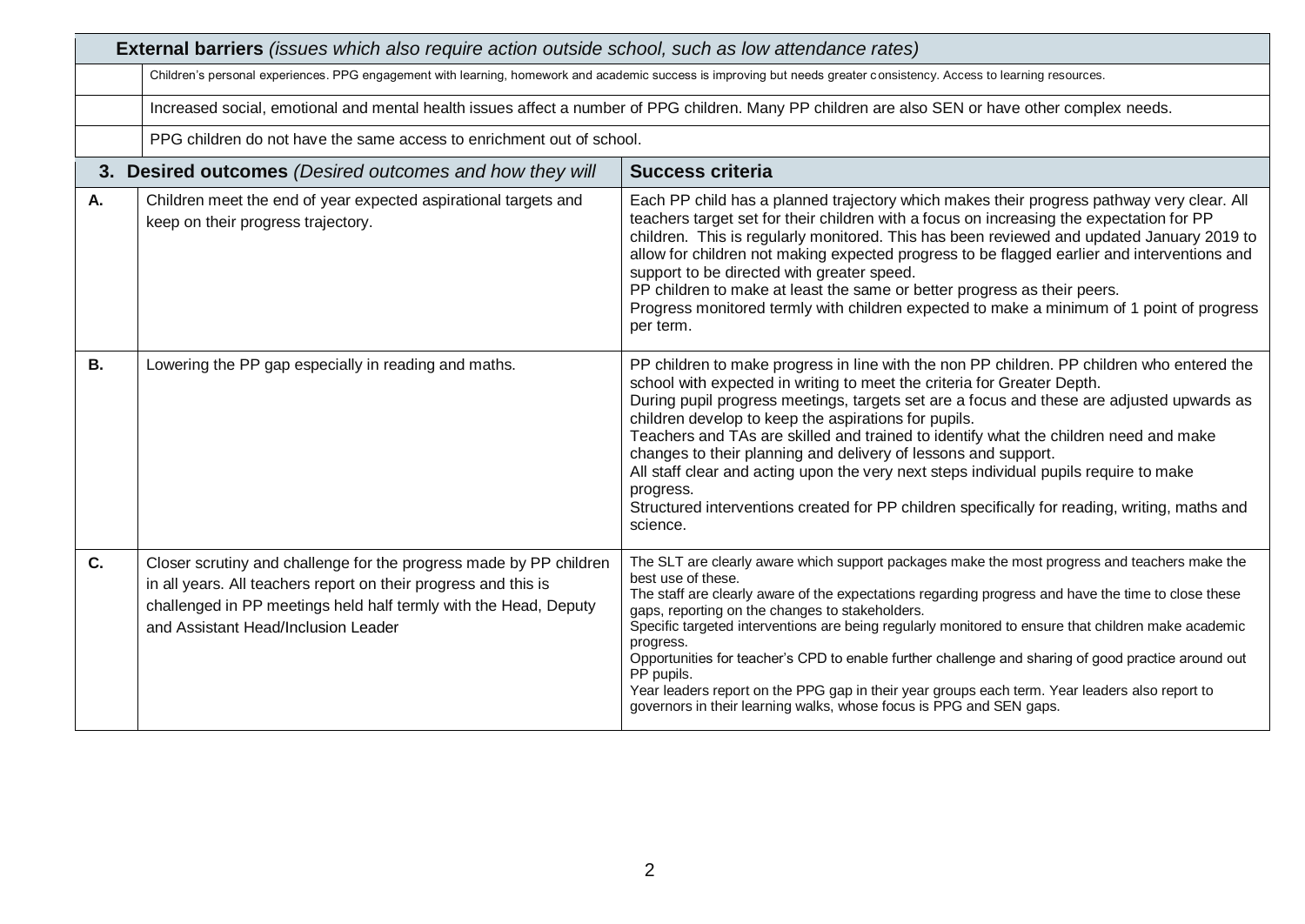| D. | Developing the behaviour for learning and aspirations of our PP<br>children. | PP children regularly complete homework or attend homework club.<br>PP children have regular access to computer based or on line learning - or attend clubs to<br>do this.<br>PP children have access to regular morning or lunchtime interventions (homework/reading/<br>handwriting) to mirror the support that other children may receive at home.<br>PP children are able to 'feel' like the others. PE kits, mufti days or support with school<br>affairs, such as having the correct equipment, knowledge of important dates or assistance<br>with projects.<br>Year 6 PP children receive booster classes or small group tuition and progress is made to<br>close gaps.<br>Learning support for English and/or maths outside of school hours.<br>Early morning sessions being used for short intervention strategies based on need.<br>TA deployment reviewed during pupil progress meetings and learning walks.<br>Assistance with residential costs in Y6. PGL in Y6 is the most expensive residential trip.<br>Attendance monitored by family outreach worker across both schools. Both schools share<br>attendance policies and systems for challenging persistent absence.<br>TAs are trained in ELSA to support children's needs. |
|----|------------------------------------------------------------------------------|------------------------------------------------------------------------------------------------------------------------------------------------------------------------------------------------------------------------------------------------------------------------------------------------------------------------------------------------------------------------------------------------------------------------------------------------------------------------------------------------------------------------------------------------------------------------------------------------------------------------------------------------------------------------------------------------------------------------------------------------------------------------------------------------------------------------------------------------------------------------------------------------------------------------------------------------------------------------------------------------------------------------------------------------------------------------------------------------------------------------------------------------------------------------------------------------------------------------------------------------|
|----|------------------------------------------------------------------------------|------------------------------------------------------------------------------------------------------------------------------------------------------------------------------------------------------------------------------------------------------------------------------------------------------------------------------------------------------------------------------------------------------------------------------------------------------------------------------------------------------------------------------------------------------------------------------------------------------------------------------------------------------------------------------------------------------------------------------------------------------------------------------------------------------------------------------------------------------------------------------------------------------------------------------------------------------------------------------------------------------------------------------------------------------------------------------------------------------------------------------------------------------------------------------------------------------------------------------------------------|

|                           | 4. Planned expenditure                                                                                                                                                                     |                                                        |                                             |                   |                         |  |  |  |  |
|---------------------------|--------------------------------------------------------------------------------------------------------------------------------------------------------------------------------------------|--------------------------------------------------------|---------------------------------------------|-------------------|-------------------------|--|--|--|--|
| <b>Academic</b>           | 2019-20                                                                                                                                                                                    |                                                        |                                             |                   |                         |  |  |  |  |
|                           | The three headings below enable schools to demonstrate how they are using the Pupil Premium to improve classroom pedagogy, provide targeted support and support<br>whole school strategies |                                                        |                                             |                   |                         |  |  |  |  |
|                           | Quality of teaching for all-                                                                                                                                                               |                                                        |                                             |                   |                         |  |  |  |  |
| <b>Desired</b><br>outcome | <b>Chosen</b><br>action /<br>approach                                                                                                                                                      | What is the evidence and rationale for this<br>choice? | How will you ensure it is implemented well? | <b>Staff lead</b> | <b>Review July 2020</b> |  |  |  |  |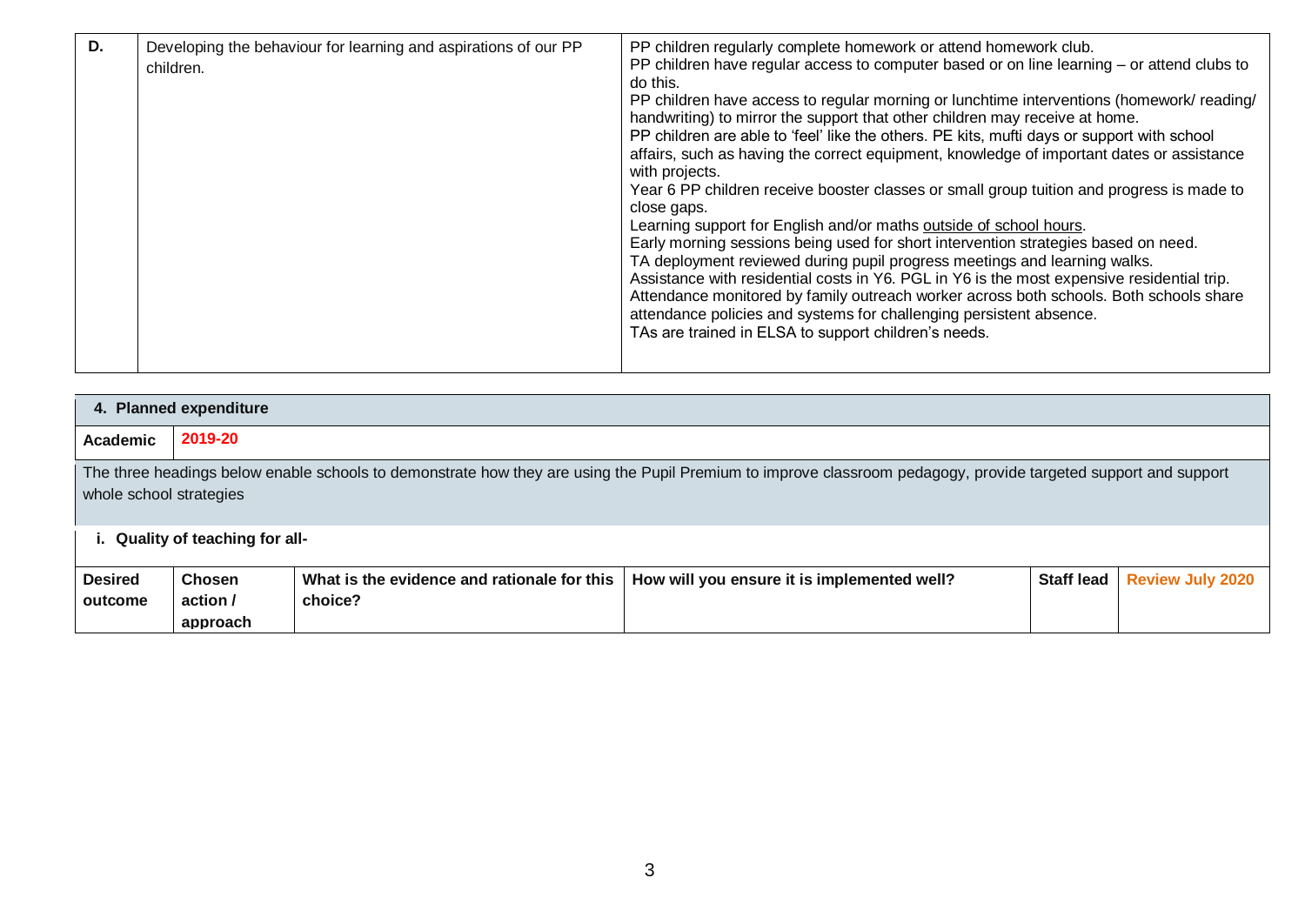| No children<br>leaving the<br>school<br>unable to<br>read. |                                                                                     | Phonics support, including regular reading<br>and writing, boost literacy skills. Some of our<br>PP children are not supported to do this and<br>so the school needs to provide this and<br>model the benefits to learning.<br>Whilst the Sutton Trust evidence does not<br>show TA support to be particularly positive, in<br>our school with our high calibre of TAs they<br>are able to add a particular strength to the<br>education of our individuals. | Staff training and monitoring to ensure that they have<br>the skills to deliver high quality interventions.<br>Training and further support provided to ensure phonics<br>teaching is effective.<br>TAs feedback to staff and the SENCO about<br>interventions and these are monitored based on both<br>pupil engagement and the impact on their progress and<br>self-esteem.<br>TAs are involved in INSET training and follow on<br>discussions to develop their practice.<br>TA observations and peer monitoring                                                                                                                                                                                                                                                                                                               | <b>SENCO</b>               | The data on pupil<br>reading was<br>closely monitored<br>throughout the<br>year. Staff training<br>took place and<br>changes to reading<br>across the school<br>were implemented.<br>TA feedback on<br>interventions was<br>recorded on SIMs.                                                                                                                                                                                                                       |
|------------------------------------------------------------|-------------------------------------------------------------------------------------|--------------------------------------------------------------------------------------------------------------------------------------------------------------------------------------------------------------------------------------------------------------------------------------------------------------------------------------------------------------------------------------------------------------------------------------------------------------|----------------------------------------------------------------------------------------------------------------------------------------------------------------------------------------------------------------------------------------------------------------------------------------------------------------------------------------------------------------------------------------------------------------------------------------------------------------------------------------------------------------------------------------------------------------------------------------------------------------------------------------------------------------------------------------------------------------------------------------------------------------------------------------------------------------------------------|----------------------------|---------------------------------------------------------------------------------------------------------------------------------------------------------------------------------------------------------------------------------------------------------------------------------------------------------------------------------------------------------------------------------------------------------------------------------------------------------------------|
| Closing<br>learning<br>gaps                                | Mentoring,<br>close support<br>1:1 reading<br>support from<br>TAs and<br>Beanstalk. | Conferencing and 1:1 discussions boost<br>children's progress through targeted teaching<br>and support.<br>Having close communication and small<br>manageable goals to achieve, leads to<br>greater progress.<br>Conferencing in class with children has a<br>high impact on developing individual's<br>progress. Sutton Trust.                                                                                                                              | PP meetings to challenge interventions<br>PP meetings with parents to help close the learning<br>gaps.<br>Meetings with staff to look at the progress being made<br>and the conferencing being given to each child.<br>Sharing good practice in staff meetings/ INSET about<br>successes and development areas.<br>Teachers are responsible for reporting on attendance,<br>engagement and progress seen during PP meetings.<br>Further reading and mastery maths INSETs.<br>TAs recording their interventions on SIMs to baseline<br>and show the costs and successes of each<br>interventions.<br>Close working with the Infant School which is the main<br>feeder school to identify those children needing further<br>reading support as they enter Y3.<br>HLTA based in Y3 to provide further support and<br>interventions. | Head/<br>Dep               | Mentoring and close<br>support was set up in<br>years 4 and 5 alongside<br>the Achievement for All<br>programme. Meetings<br>took place face to face<br>until lockdown in March.<br>Teachers had a clear<br>knowledge of the<br>children they were<br>supporting and their<br>needs.<br>Liaison with the Infant<br>School took place. The<br>length of meetings and<br>the opportunity to visit<br>the children and form<br>relationships was<br>affected by COVID. |
|                                                            |                                                                                     |                                                                                                                                                                                                                                                                                                                                                                                                                                                              |                                                                                                                                                                                                                                                                                                                                                                                                                                                                                                                                                                                                                                                                                                                                                                                                                                  | <b>Total budgeted cost</b> | £76100                                                                                                                                                                                                                                                                                                                                                                                                                                                              |
|                                                            |                                                                                     |                                                                                                                                                                                                                                                                                                                                                                                                                                                              |                                                                                                                                                                                                                                                                                                                                                                                                                                                                                                                                                                                                                                                                                                                                                                                                                                  |                            |                                                                                                                                                                                                                                                                                                                                                                                                                                                                     |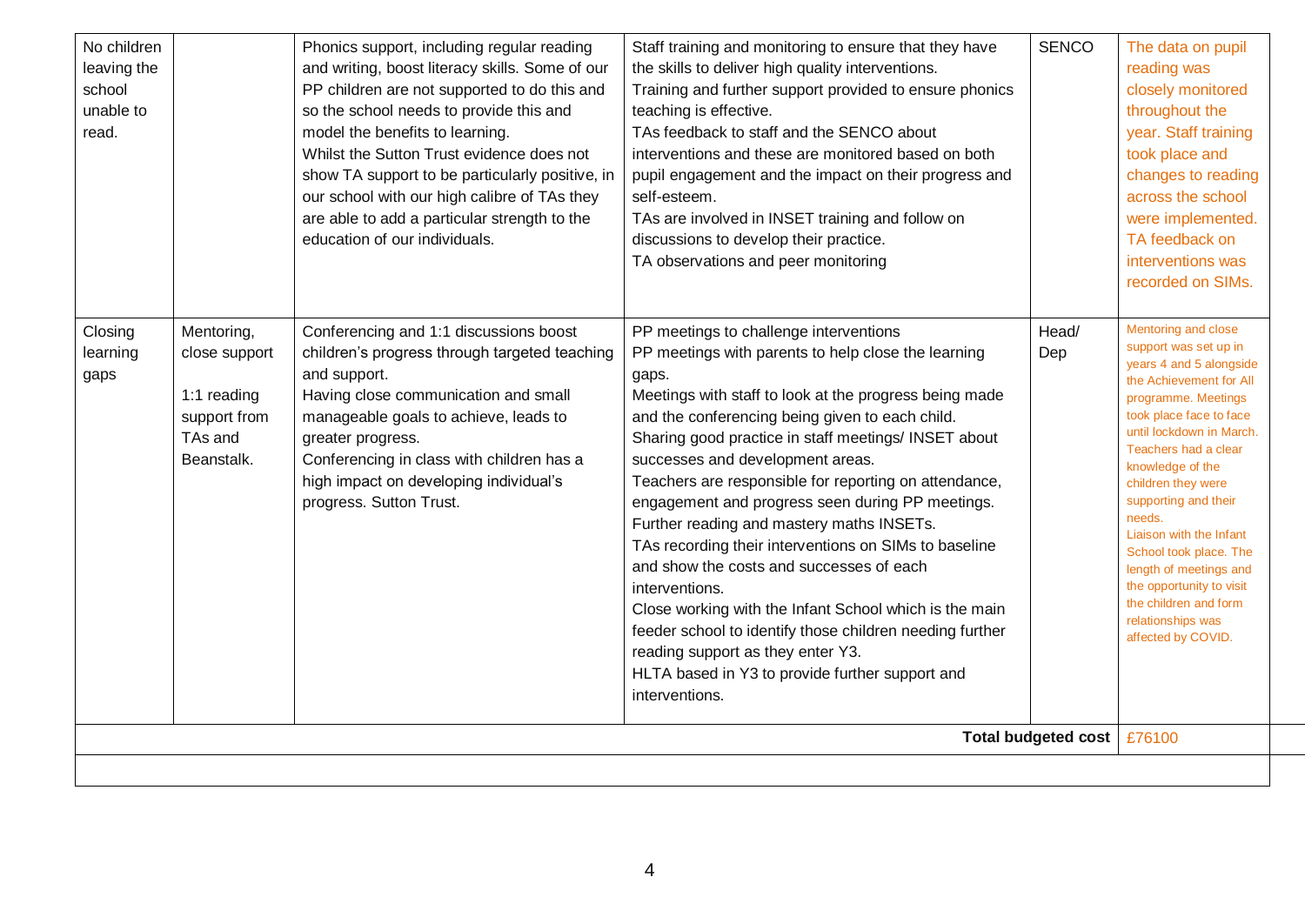| <b>Desired</b><br>outcome                              | <b>Chosen</b><br>action /<br>approach                                                                                                                                                                          | What is the evidence and rationale for this<br>choice?                                                                                                                                                                                                                                                                                                                          | How will you ensure it is implemented well?                                                                                                                                                                                                                                                                                                                                                                                                                                                                                                                                                                                                                                         | <b>Staff lead</b>                                                               | <b>Review July 2020</b>                                                                                                                                                                                                                                                                                                        |
|--------------------------------------------------------|----------------------------------------------------------------------------------------------------------------------------------------------------------------------------------------------------------------|---------------------------------------------------------------------------------------------------------------------------------------------------------------------------------------------------------------------------------------------------------------------------------------------------------------------------------------------------------------------------------|-------------------------------------------------------------------------------------------------------------------------------------------------------------------------------------------------------------------------------------------------------------------------------------------------------------------------------------------------------------------------------------------------------------------------------------------------------------------------------------------------------------------------------------------------------------------------------------------------------------------------------------------------------------------------------------|---------------------------------------------------------------------------------|--------------------------------------------------------------------------------------------------------------------------------------------------------------------------------------------------------------------------------------------------------------------------------------------------------------------------------|
| Increasing<br>the<br>progress of<br>our PP<br>children | Small group<br>tuition.                                                                                                                                                                                        | Short sharp interventions to close specific<br>gaps in understanding, which can affect<br>further progress.<br>Timestables - TT Rockstars and Mathletics.<br>Reading- support and extra guided reading.<br>Writing- Small group work, specific to needs.<br>Targeted intervention prescriptive to the<br>child's needs enables rapid progress to be<br>made but at a high cost. | Y5/6 lead meet with the teacher and discuss most<br>effective strategies during these sessions to move on<br>children's learning.<br>Maths and English teaching times to be moved to further<br>support the learning and the quick interventions to close<br>gaps immediately.<br>Any groups are very fluid and children do not remain in<br>groups for prolonged periods. It is seen as a short sharp<br>intervention (6 weeks maximum) to close specific gaps.<br>Teachers have time to discuss progress, barriers to<br>learning and next steps with the class teachers.<br>PP reviews are used to look at the interventions being<br>used and how effective they are.           | EW/FW<br>for Y5/6<br>interventi<br>on<br>groups.<br>teachers<br>Head/<br>deputy | Interventions were set<br>up at the start of the<br>year.<br>Children were involved<br>in short sharp<br>interventions to close<br>gaps.<br>PP reviews were carried<br>out until lockdown.<br>Interventions were<br>scrutinised and<br>assessed. Following this<br>they were adapted or<br>stopped if progress<br>wasn't seen. |
| Raising the<br>progress of<br>our PP<br>children       | <b>Boosting</b><br>lessons.<br>Children are<br>taught in small<br>groups of less<br>than 10 which<br>can be during,<br>before or after<br>the school<br>day. For<br>reading,<br>writing, maths<br>and science. | Children who are not meeting the expected<br>standards are identified and placed in smaller<br>groups.<br>These groups are matched so that children<br>with similar needs or barriers to their learning<br>are taught together. This form of rapid<br>intervention can be very successful in closing<br>attainment and progress gaps.                                           | The Y6 team collate the pupils into their groups and also<br>receive feedback about the work taking place to allow a<br>smooth transition of their work from a smaller group into<br>whole class.<br>Boosting is carried out by Y6 class teachers or staff who<br>have taught Y6 in the last 2 years.<br>Boosting is being carried out during various times to<br>ensure good attendance. Before, during and after school<br>times. Children will move groups once progress has<br>been made, and may move to another session time if<br>attendance is a barrier.<br>Extra cover put into Y6 during the Spring and Summer<br>term to allow more time for boosting and conferencing. | Y6 leader<br>and Y6<br>staff<br>Head/<br>Deputy                                 | Boosting did not<br>happen as these<br>normally start at the<br>second part of the<br>Spring and early<br><b>Summer Terms.</b><br><b>COVID</b><br>Boosting has been<br>planned throughout<br>the school for<br>November 2020, with<br>each class teacher<br>taking a group of<br>their own children                            |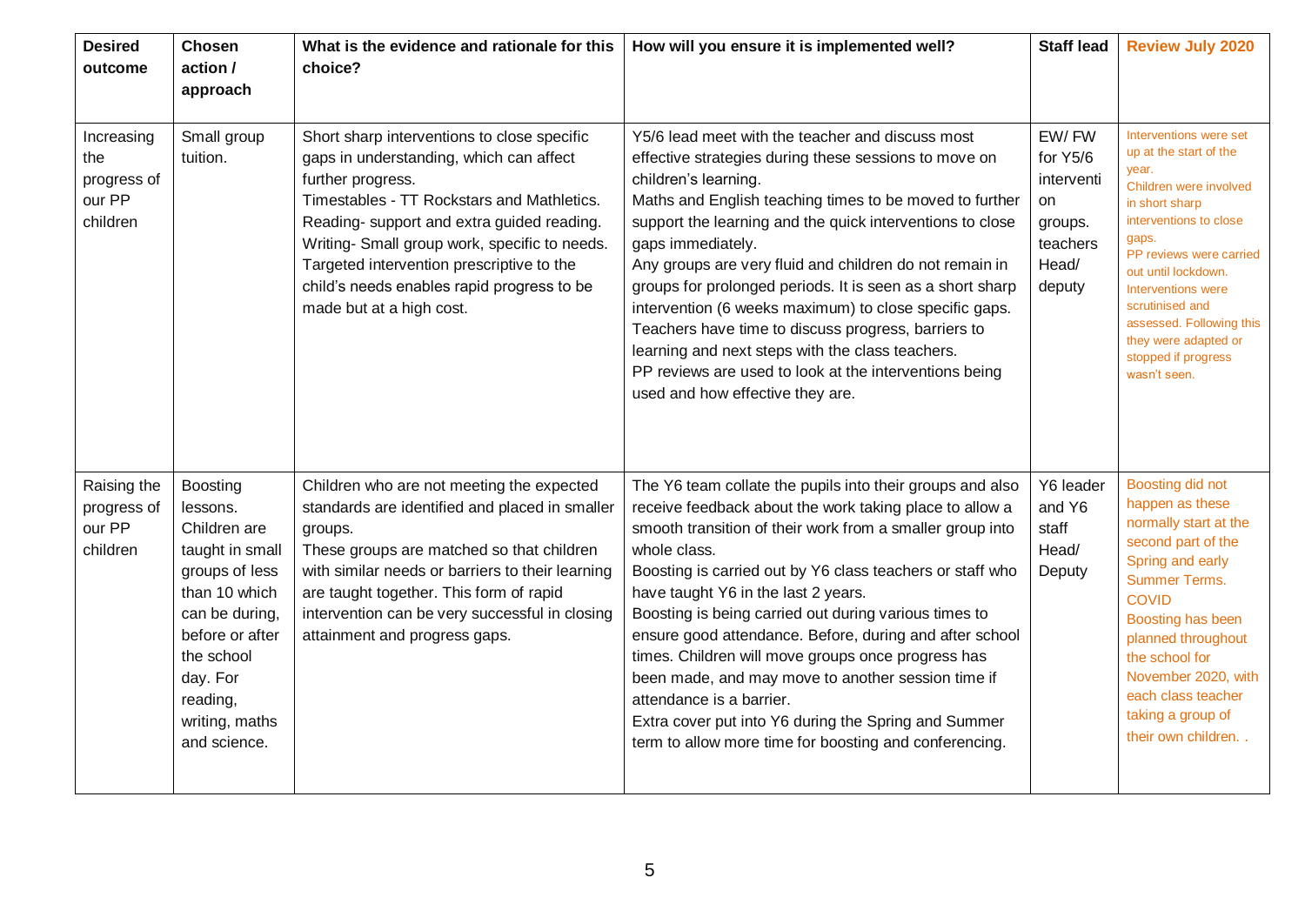| Building a           | Achievement   | Evidence has shown the engagement in the    | Staff training 9 <sup>th</sup> and 23 <sup>rd</sup> September. |                            | Staff training was      |
|----------------------|---------------|---------------------------------------------|----------------------------------------------------------------|----------------------------|-------------------------|
| strong and           | for all 3As.  | Achievement for All project has helped      | A further 4 sessions to be booked over the next two            |                            | carried out based       |
| positive             |               | develop the progress and academic success   | years.                                                         |                            | on the structured       |
| engageme             |               | of children.                                | Developing and training staff in the structured                |                            | conversation            |
| nt with the          |               |                                             | conversations, and to follow this through the year.            |                            | model. This was         |
| parents,             |               |                                             | High quality CPD and training provided by experts.             |                            | reviewed and            |
| child and            |               |                                             |                                                                |                            | carried out during      |
| school- to           |               |                                             |                                                                |                            | the Autumn and          |
| improve              |               |                                             |                                                                |                            | <b>Spring Terms</b>     |
| academic             |               |                                             |                                                                |                            | before lockdown.        |
| outcomes.            |               |                                             |                                                                |                            |                         |
|                      |               |                                             |                                                                |                            |                         |
|                      |               |                                             |                                                                |                            |                         |
|                      |               |                                             |                                                                |                            |                         |
|                      |               |                                             |                                                                |                            |                         |
|                      |               |                                             |                                                                | <b>Total budgeted cost</b> | £34370                  |
| ii. Other approaches |               |                                             |                                                                |                            |                         |
| <b>Desired</b>       | <b>Chosen</b> | What is the evidence and rationale for this | How will you ensure it is implemented well?                    | <b>Staff lead</b>          | <b>Review July 2020</b> |
| outcome              | action /      | choice?                                     |                                                                |                            |                         |
|                      | approach      |                                             |                                                                |                            |                         |
|                      |               |                                             |                                                                |                            |                         |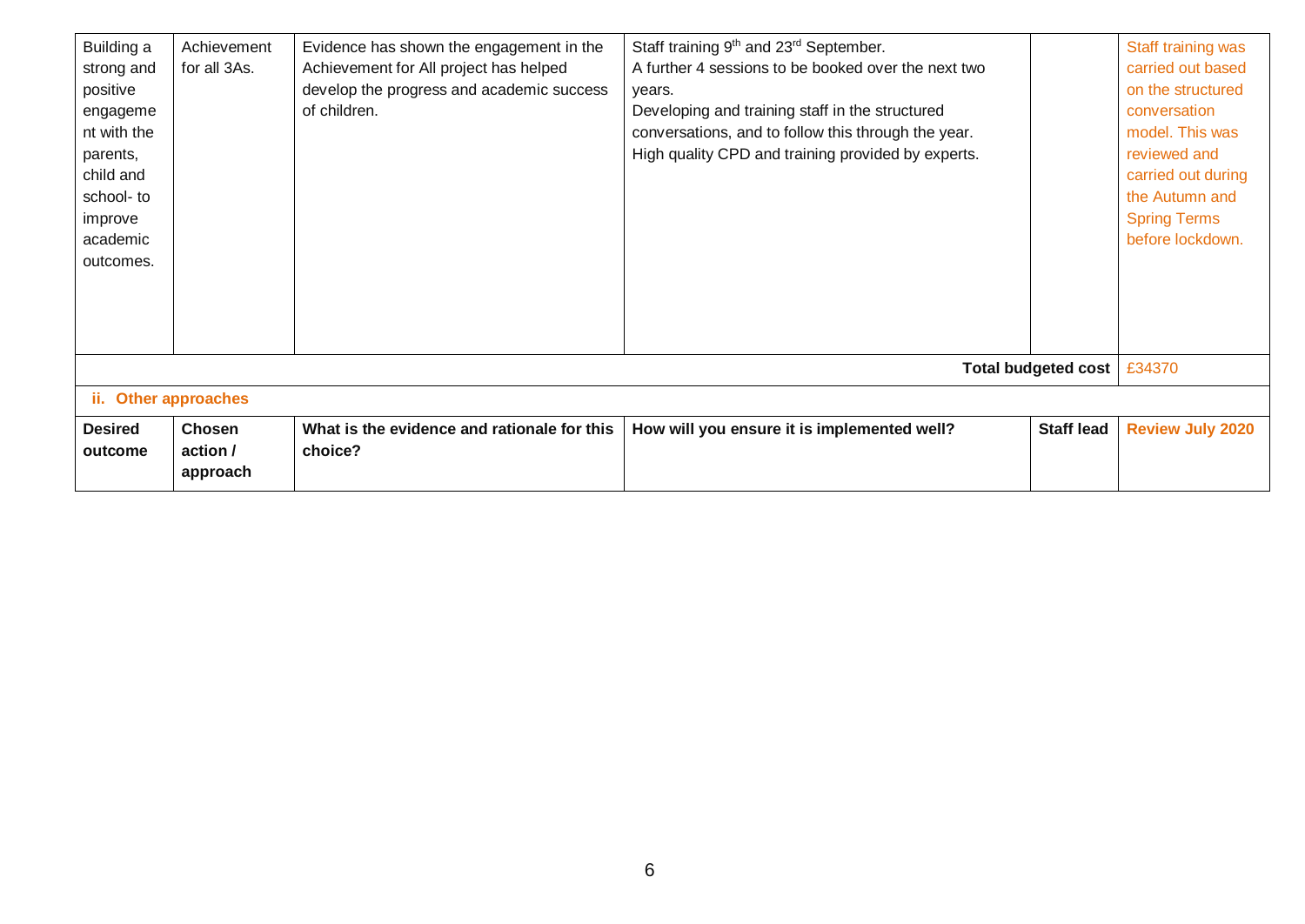| Provide the | Additional    | The school invests in whole school INSET       | Staff lessons and the learning environment is regularly | <b>SLT</b> | Monitoring and           |
|-------------|---------------|------------------------------------------------|---------------------------------------------------------|------------|--------------------------|
| best        | curriculum    | packages as these have a greater impact        | monitored by internal and external stakeholders.        | Head/      | developing the role      |
| possible    | resources and | within the school where all staff are clear on | Training of all staff is a key element in the school to | Deputy     | of middle leaders        |
| learning    | cover enable  | the direction and expectations.                | ensure all children have equal access to a skilled and  |            | was a focus in the       |
| resources   | the school to | The school invests in teaching and training to | effective teacher/ TA.                                  |            | year, which              |
|             | provide a     | ensure that we have a high calibre of          | Middle leaders are responsible for reporting on the     |            | continues into           |
|             | positive and  | teachers joining the profession.               | changes they have made in our SLT meetings. This way    |            | 2020-2021.               |
|             | stimulating   | The school uses Mathletics and TT              | good or weak practice can be shared and challenged.     |            | <b>Year leaders were</b> |
|             | environment.  | Rockstars to boost timetables knowledge and    | Year leaders are responsible to report on the data gaps |            | reporting on data        |
|             |               | fluency in maths.                              | and strengths to the whole school. Closing the gap is a |            | gaps to governors        |
|             |               |                                                | whole school issue.                                     |            | and senior staff         |
|             |               |                                                | Photos are used to help identify PP children in a large |            | and using this           |
|             |               |                                                | school. This means that children can be targeted        |            | information within       |
|             |               |                                                | specifically by any adult in the room.                  |            | their year teams.        |
|             |               |                                                | PP is a regular item to discuss with TAs and staff, to  |            |                          |
|             |               |                                                | look for best ways to make a difference and close the   |            | All PP children          |
|             |               |                                                | gap.                                                    |            | were invited to          |
|             |               |                                                | The school regularly monitors PP children, their work   |            | return to school         |
|             |               |                                                | and attendance during PP meetings. Notes are recorded   |            | from June 2020.          |
|             |               |                                                | and available for all stakeholders.                     |            |                          |
|             |               |                                                |                                                         |            |                          |
|             |               |                                                |                                                         |            |                          |